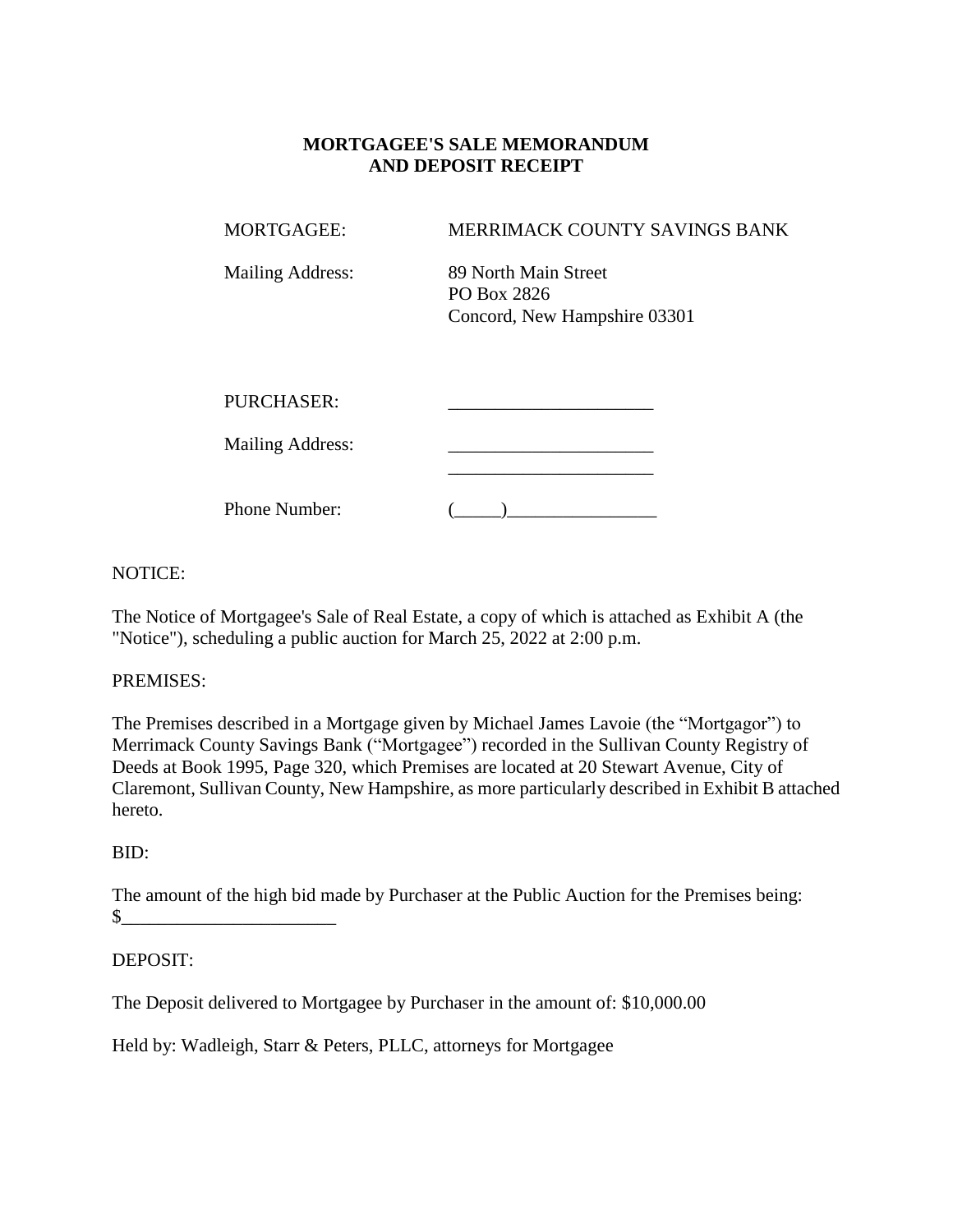In consideration of the Purchaser's Bid for the Premises, the Purchaser's payment of the Deposit and the Mortgagee's agreement to convey the Premises to the Purchaser pursuant to the terms of the Notice and New Hampshire law, the parties hereby agree as follows:

1) The Purchaser acknowledges that, prior to the making of the Bid, the Purchaser understood that the Bid is irrevocable.

2) The Purchaser agrees to purchase the Premises from the Mortgagee and pay Mortgagee the balance of the Bid by wire transfer upon receipt of which the Mortgagee agrees to execute and record with the Sullivan County Registry of Deeds a statutory Foreclosure Deed Under Power of Sale conveying the Premises to the Purchaser (the "Foreclosure Deed"), subject to, and upon the terms, conditions and covenants set forth herein and in the Notice. In addition, Purchaser shall execute such other documentation reasonably requested by Mortgagee.

3) The Purchaser shall pay to the Mortgagee the balance of the Bid and the Mortgagee shall execute the Foreclosure Deed to the Purchaser, on or before the forty fifth (45th) day from the date hereof (the "Closing Date"), at the offices of Wadleigh, Starr & Peters, PLLC, 95 Market Street, Manchester, New Hampshire, Time Being of the Strictest Essence.

4) Purchaser shall pay to the Mortgagee, by wire transfer on the Closing Date, an amount sufficient to pay all recording costs and all of the New Hampshire Real Estate Transfer Tax required to record the Foreclosure Deed, in addition to the amount required of the Purchaser under Section 3 hereof and the Mortgagee shall cause the Foreclosure Deed to be recorded in the Sullivan County Registry of Deeds on the Closing Date but in no event later than the sixtieth (60th) day after the public auction.

5) If the Purchaser fails to perform Purchaser's obligations hereunder, the Mortgagee may, at its option, retain the Deposit as liquidated damages it being understood that calculating Mortgagee's actual damages would be difficult. Mortgagee shall have all other rights available to it under New Hampshire law, including the right to accept the second highest Bid for the Premises and sell the Premises to such second highest bidder provided the second highest bidder shall pay the required Deposit to Wadleigh, Starr & Peters, PLLC, as attorney for Mortgagee, within three (3) business days after written notice of default of the previous highest bidder and title shall be conveyed to said second highest bidder within twenty (20) days thereof upon Mortgagee having received the balance of the second highest Bid by wire transfer.

6) The provisions of the Notice and New Hampshire law governing foreclosure sales of real estate are incorporated in this Memorandum by reference as fully as if completely set forth.

7) The Notice, as supplemented by this Memorandum, shall inure to the benefit of, and be binding upon, the Purchaser and the Mortgagee, and their respective heirs, administrators, executors, successors, legal representatives and assigns. Provided, however, that Purchaser may not assign Purchaser's right hereunder without the prior written consent of the Mortgagee, and any assignment made or attempted without such consent shall constitute a default hereunder.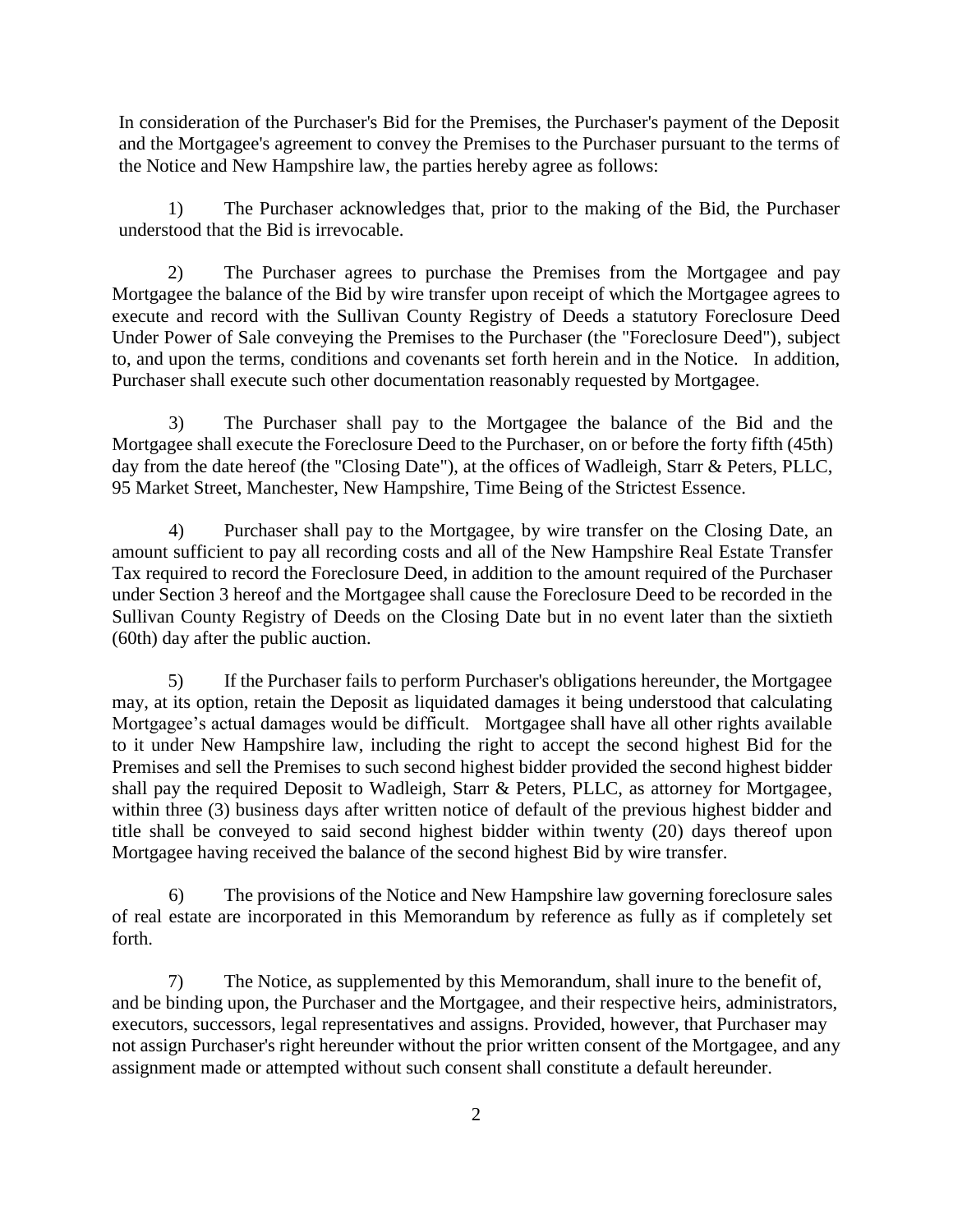8) The Purchaser acknowledges that the Mortgagee has made no representations or warranties of any kind whatsoever, including any as to the quality of title or the condition of the Premises, to be conveyed by the Foreclosure Deed. THE PURCHASER ACCEPTS THE PREMISES IN AS-IS CONDITION WITH NO EXPRESS OR IMPLIED WARRANTIES OF ANY KIND. PURCHASER ACKNOWLEDGES THAT IT ACCEPTS ALL RISK OF LOSS OR DAMAGE TO THE PREMISES THAT MIGHT OCCUR UPON THE CONCLUSION OF THE PUBLIC AUCTION.

9) Purchaser acknowledges that Mortgagee conveys the Premises subject to all liens and encumbrances entitled to precedence over the Mortgage including, but not limited to, all unpaid taxes and all liens for hazardous waste remediation asserted by the United States of America, the State of New Hampshire, or any other political subdivision thereof.

10) The Mortgagee hereby acknowledges receipt of the Deposit, subject to collection, as of the date set forth below.

11) The parties acknowledge that there will be no prorations of cost or expense made at the closing of this transaction.

12) The Statutory Disclosures are attached as Exhibit C.

TIME IS OF THE ESSENCE WITH RESPECT TO PURCHASER'S PERFORMANCE UNDER THIS AGREEMENT.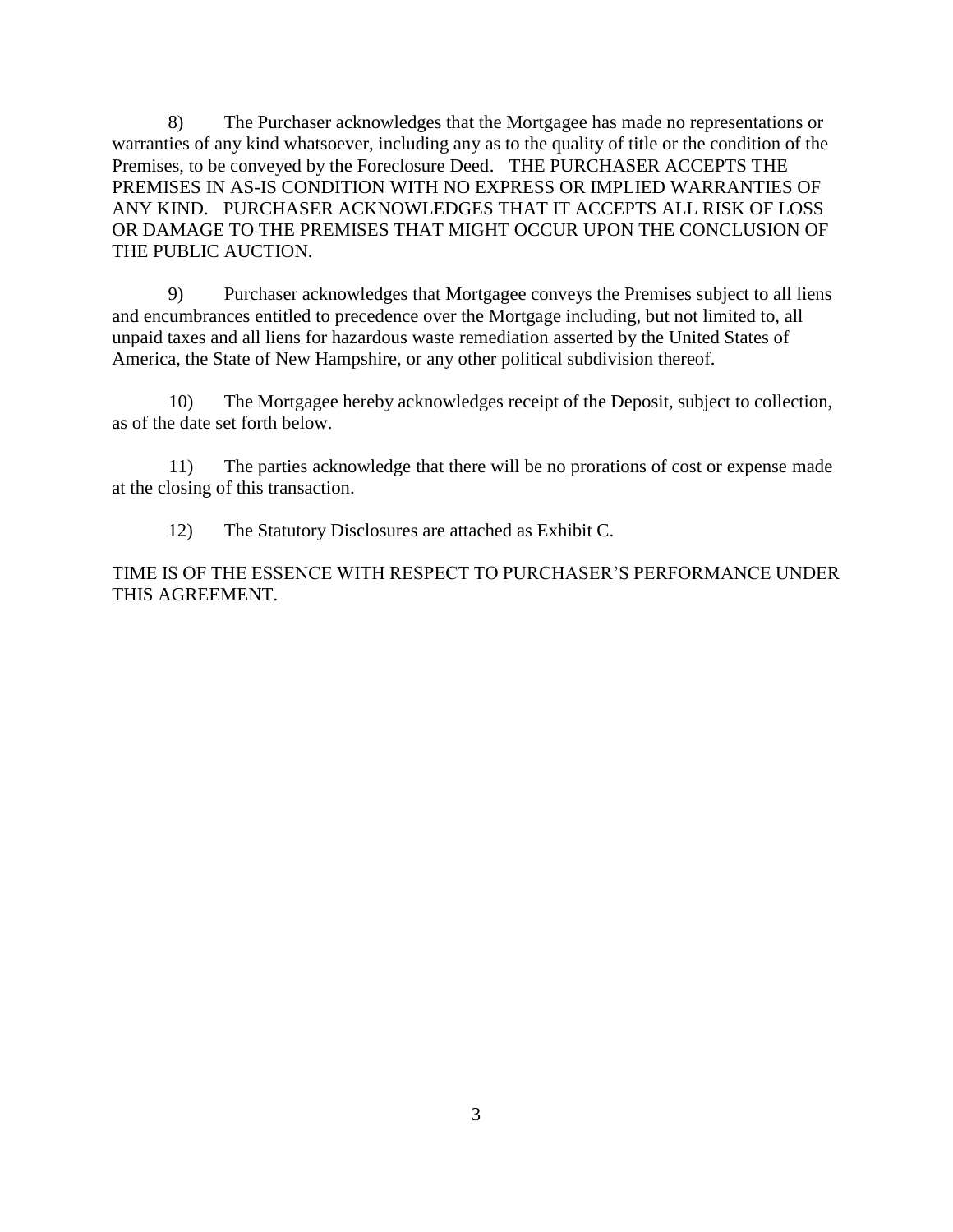Dated this \_\_\_\_\_ day of March, 2022.

MORTGAGEE:

MERRIMACK COUNTY SAVINGS BANK

\_\_\_\_\_\_\_\_\_\_\_\_\_\_\_\_\_\_\_\_\_\_\_\_\_ By: \_\_\_\_\_\_\_\_\_\_\_\_\_\_\_\_\_\_\_\_\_\_\_\_\_\_\_\_\_\_\_\_\_\_\_\_\_

Witness<sup></sup>

PURCHASER:

**Witness** 

\_\_\_\_\_\_\_\_\_\_\_\_\_\_\_\_\_\_\_\_\_\_\_\_\_ By: \_\_\_\_\_\_\_\_\_\_\_\_\_\_\_\_\_\_\_\_\_\_\_\_\_\_\_\_\_\_\_\_\_\_\_\_\_\_\_

4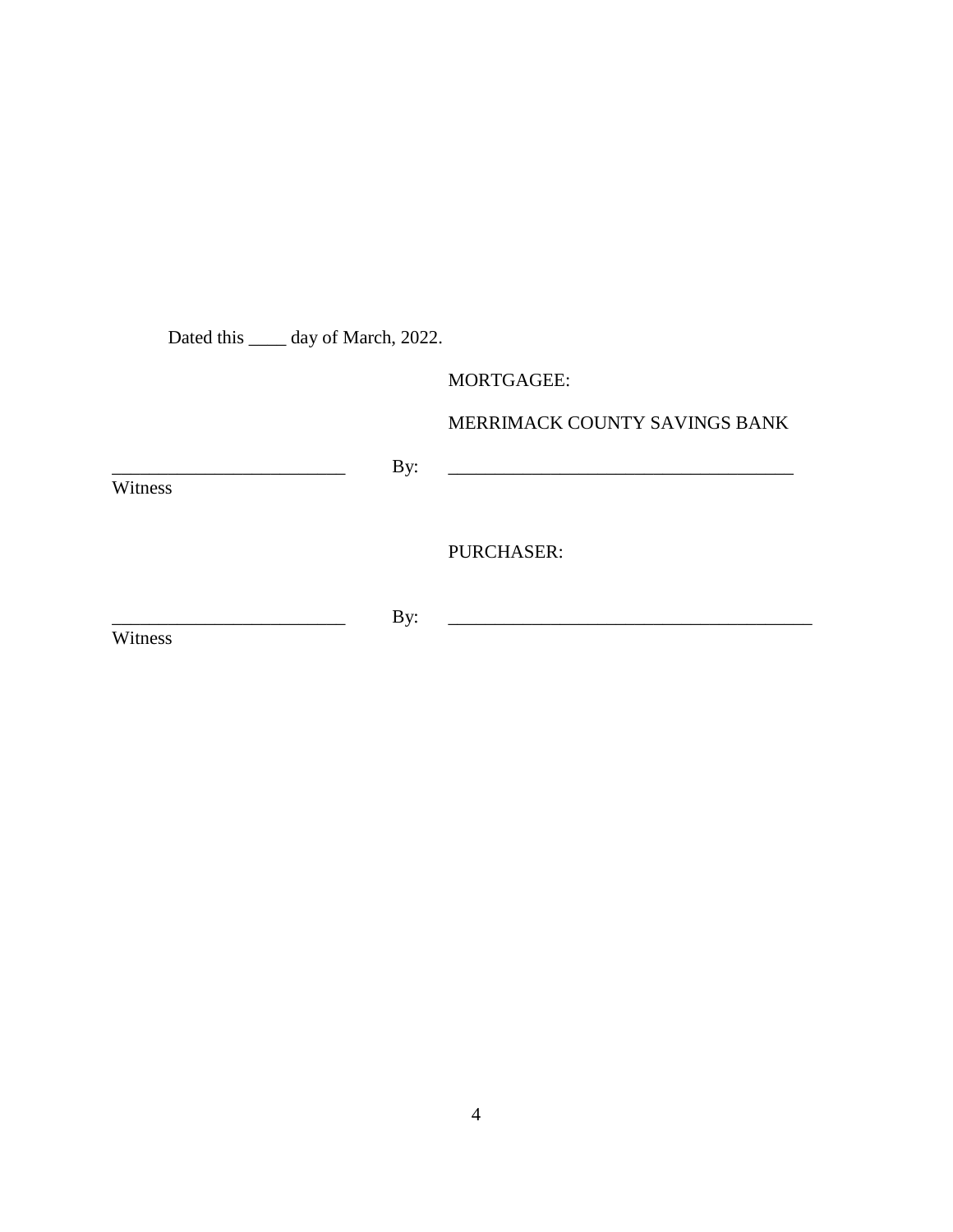#### **EXHIBIT A**

#### **MORTGAGEE'S NOTICE OF FORECLOSURE SALE**

By virtue of a Power of Sale contained in a certain mortgage given by **Michael James Lavoie** (the "Mortgagor") to Merrimack County Savings Bank, recorded December 8, 2016, at the Sullivan County Registry of Deeds at Book 1995, Page 0320, pursuant to and in execution of said power and for breach of conditions of said Mortgage and for the purposes of foreclosing the same will sell at:

### PUBLIC AUCTION on Friday, March 25, 2022 at 2:00 p.m.

Said sale being located on the mortgaged premises and having a present address of 20 Stewart Avenue, Claremont, Sullivan County, New Hampshire. The premises are more particularly described in the Mortgage.

For Mortgagor's title, see Warranty Deeds recorded with the Sullivan County Registry of Deeds at Book 1923, Page 0004, dated August 8, 2014, and recorded on September 2, 2014, and at Book 2115, Page 539, dated and recorded on August 6, 2020.

### **NOTICE**

# **PURSUANT TO RSA 479:25, YOU ARE HEREBY NOTIFIED THAT YOU HAVE A RIGHT TO PETITION THE SUPERIOR COURT FOR THE COUNTY IN WHICH THE MORTGAGED PREMISES ARE SITUATED, WITH SERVICE UPON THE MORTGAGEE, AND UPON SUCH BOND AS THE COURT MAY REQUIRE TO ENJOIN THE SCHEDULED FORECLOSURE SALE.**

The Property will be sold subject to all unpaid real estate taxes and all other liens and encumbrances which may be entitled to precedence over the Mortgage. Notwithstanding any title information contained in this notice, the Mortgagee expressly disclaims any representation as to the state of the title to the Property involved as of the date of the notice of the date of the sale. The property to be sold at the sale is "AS IS WHERE IS"

#### **TERMS OF SALE**

A non-refundable deposit of Ten Thousand (\$10,000.00) Dollars in the form of a certified check or a bank treasurer's check or other check satisfactory to Mortgagee's attorney will be required to be delivered at or before the time a bid is offered. The successful bidder(s) will be required to execute a purchase and sale agreement, immediately after the close of the bidding. The balance of the purchase price shall be paid within thirty (30) days from the sale date in the form of a certified check, bank treasurer's check or other check satisfactory to Mortgagee's attorney. The Mortgagee reserves the right to bid at the sale, to reject any and all bids, to continue the sale and to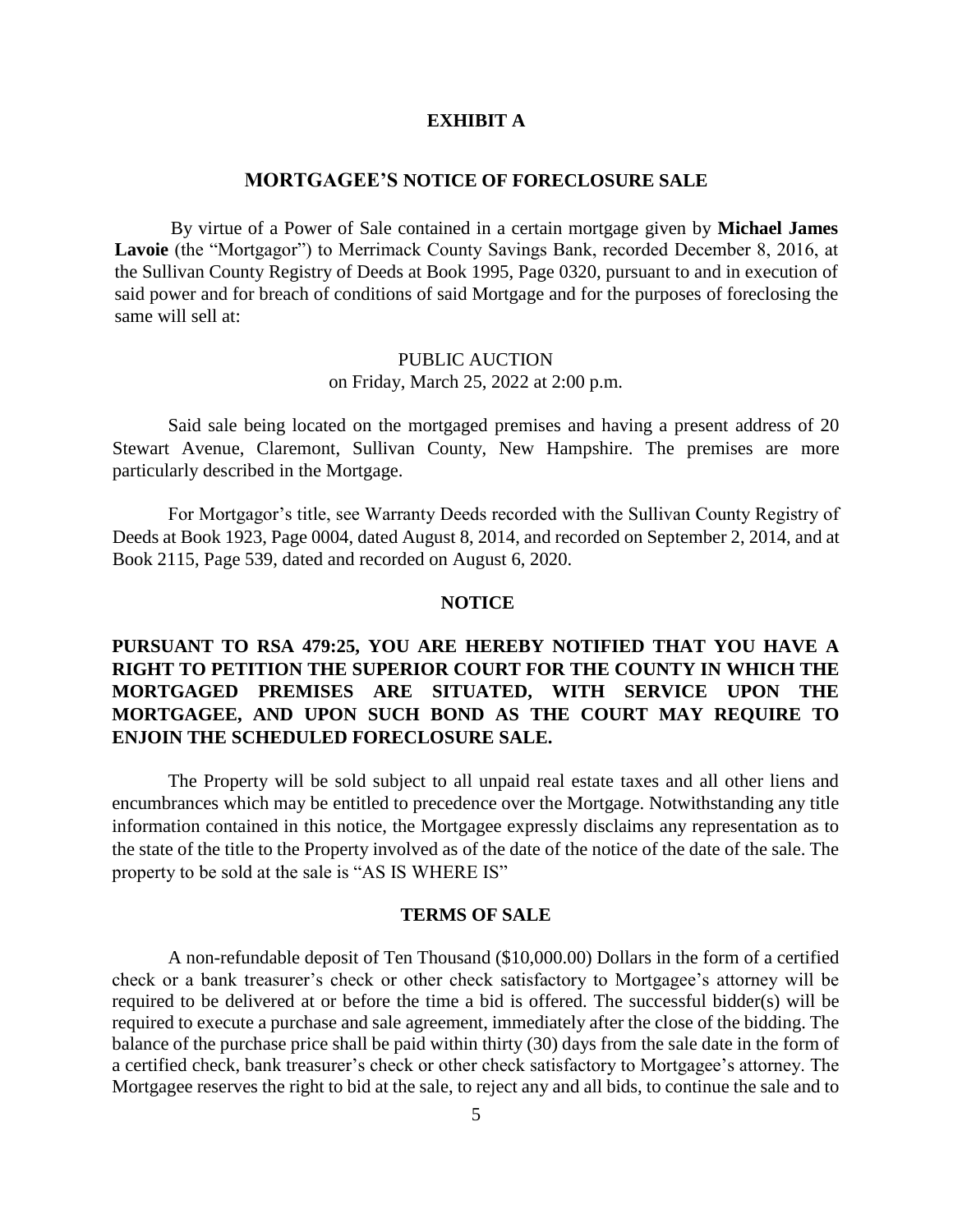amend the terms of the sale by written or oral announcement made before or during the foreclosure sale. The description of the premises contained in said mortgage shall control in the event of an error in this publication.

For purposes of RSA 479:25, II(b)(1), you may serve any proceedings against Merrimack County Savings Bank at 89 North Main Street, Concord, NH 03301.

For information on getting help with housing and foreclosure issues, please call the foreclosure information hotline at (800) 437-5991. The hotline is a service of the New Hampshire Banking Department. There is no charge for this call.

Dated at Manchester, New Hampshire on February 3, 2022.

### **MERRIMACK COUNTY SAVINGS BANK**

By its Attorneys,

WADLEIGH, STARR & PETERS, PLLC

Cray & Donai BY:

Craig S. Donais, Esq. 95 Market Street Manchester, NH 03101 (603) 669-4140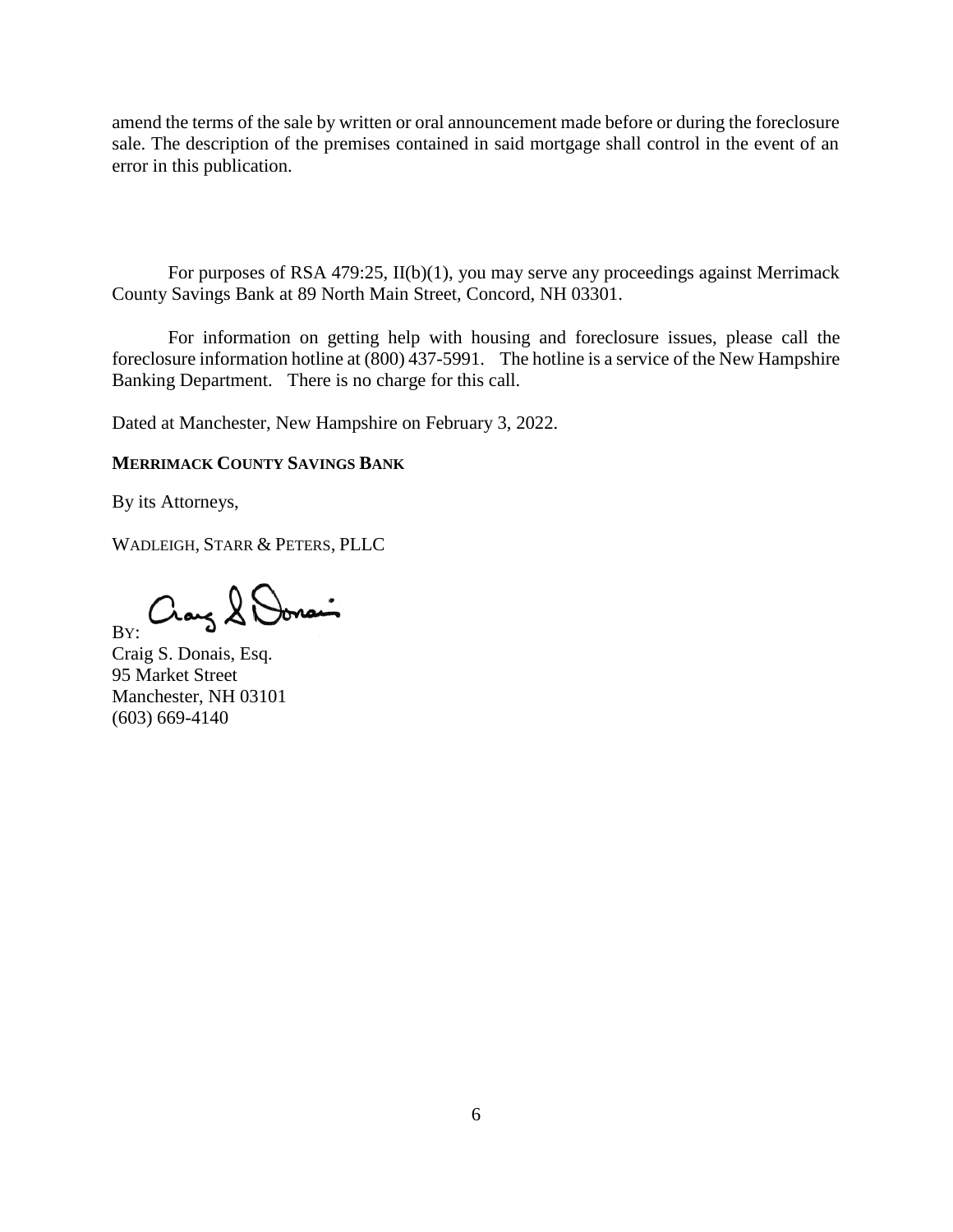### **EXHIBIT B**

A certain tract or parcel of land, with any improvements thereon, situated In Claremont, in the County of Sullivan and State of New Hampshire, being Lot #4 as shown on a plan entitled "Pine Crest Housing Development Located in Claremont, N.H." - Plan by Robert T. Sisum, land Surveyor, R.F.D. #2, Warner, N.H., recorded in the Sullivan County Registry of Deeds. Said premises may be further described as follows:

Beginning at a point located on the Westerly side of the road leading from East Mountain Road through Pine Crest Development, which point Is the Northeasterly corner of Lot #3 and the Southeasterly corner of lot #4 herein conveyed; thence Northerly along the Westerly side of said road 120 feet, more or less; thence Westerly along the Southerly boundary of Lot #5, 170 feet, more or less; thence S. 27° 501 W. 120 feet, more or less, to the Northwesterly comer of Lot #3; thence in an Easterly direction 170 feet, along said Lot #3 to the point of beginning. Containing 20,400 square feet, more or less.

Included in the within conveyance is the right or easement to use in common with Profile Realty, Inc., its successors and assigns, the road leading through the premises to and from East Mountain Road as shown on said Plan.

Included in the within conveyance is a 1971 Boise Cascade Mobile Home, Brookwood Model, 12' x 64', Serial #GABFXMCO 8827. This manufactured housing is now a fixture by virtue of room additions and other modification which have rendered the structure permanent on Its present site. While the manufactured housing originally acquired forms part of the structure, It cannot be moved.

The within conveyance is subject to the express reservation that the premises are not to be used as a city dump at any time. This Is a reservation that runs with the land.

Subject to the following recorded in the Sullivan County Registry of Deeds:

Any and all matters including setbacks shown on Plan File 1, Pocket 9, Folder 2, #2. Reservation set forth in deed dated September 28, 2006 recorded in Book 1609, Page 984. Rights in common with others as set forth in deed dated September 28, 2006 recorded In Book 1609, Page 984.